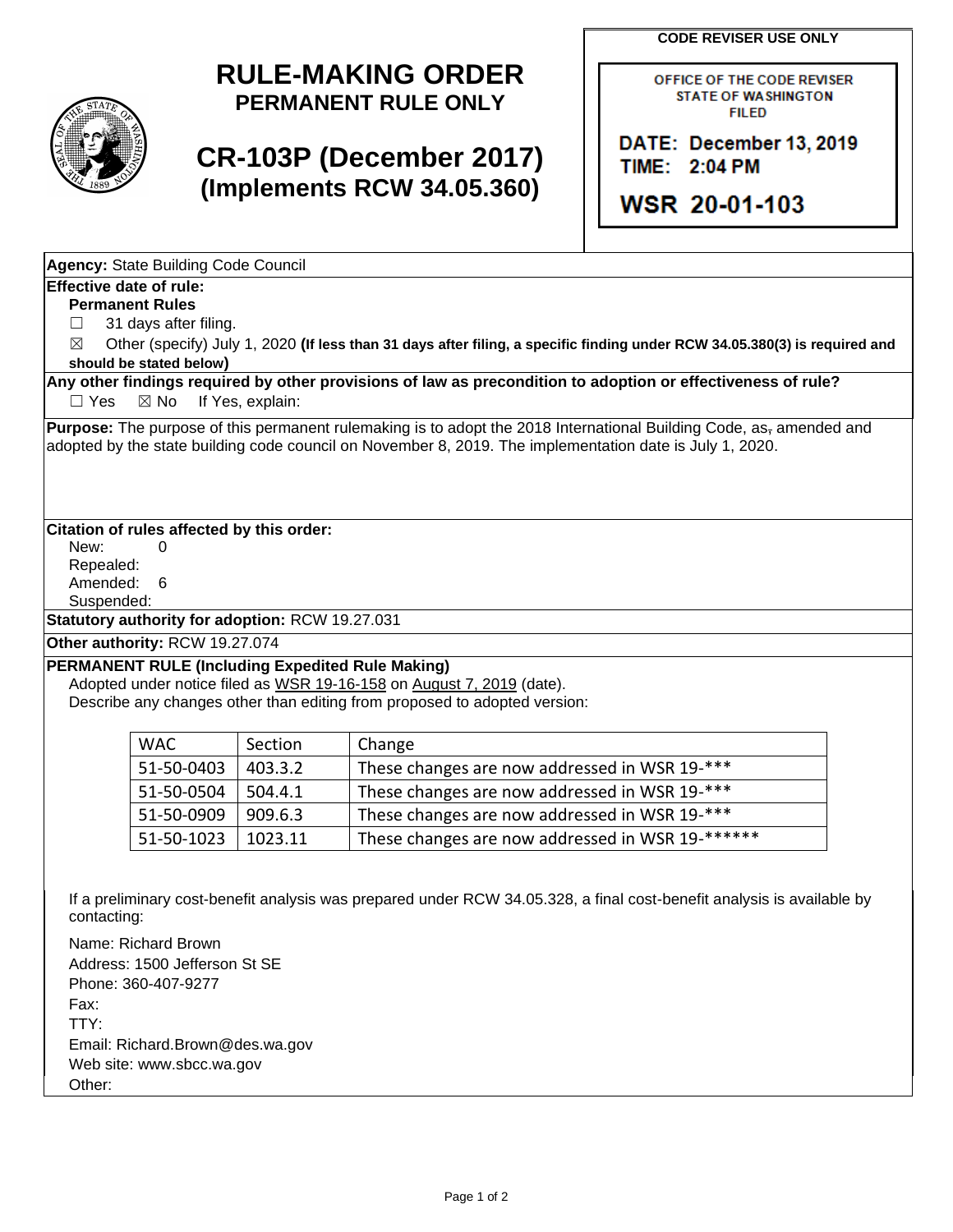| If any category is left blank, it will be calculated as zero.<br>Note:<br>No descriptive text.                                         |            |            |         |      |          |  |  |  |  |
|----------------------------------------------------------------------------------------------------------------------------------------|------------|------------|---------|------|----------|--|--|--|--|
| Count by whole WAC sections only, from the WAC number through the history note.<br>A section may be counted in more than one category. |            |            |         |      |          |  |  |  |  |
| The number of sections adopted in order to comply with:                                                                                |            |            |         |      |          |  |  |  |  |
| Federal statute:                                                                                                                       | New        |            | Amended |      | Repealed |  |  |  |  |
| Federal rules or standards:                                                                                                            | <b>New</b> |            | Amended |      | Repealed |  |  |  |  |
| Recently enacted state statutes:                                                                                                       | New        |            | Amended |      | Repealed |  |  |  |  |
| The number of sections adopted at the request of a nongovernmental entity:                                                             |            |            |         |      |          |  |  |  |  |
|                                                                                                                                        | <b>New</b> | 16         | Amended | 37   | Repealed |  |  |  |  |
| The number of sections adopted on the agency's own initiative:                                                                         |            |            |         |      |          |  |  |  |  |
|                                                                                                                                        | <b>New</b> |            | Amended |      | Repealed |  |  |  |  |
| The number of sections adopted in order to clarify, streamline, or reform agency procedures:                                           |            |            |         |      |          |  |  |  |  |
|                                                                                                                                        | <b>New</b> |            | Amended |      | Repealed |  |  |  |  |
| The number of sections adopted using:                                                                                                  |            |            |         |      |          |  |  |  |  |
| Negotiated rule making:                                                                                                                | <b>New</b> |            | Amended |      | Repealed |  |  |  |  |
| Pilot rule making:                                                                                                                     | New        |            | Amended |      | Repealed |  |  |  |  |
| Other alternative rule making:                                                                                                         | New        |            | Amended |      | Repealed |  |  |  |  |
| Date Adopted: November 8, 2019                                                                                                         |            | Signature: |         |      |          |  |  |  |  |
| Name: Doug Orth                                                                                                                        |            |            |         |      |          |  |  |  |  |
| Title: Chair, State Building Code Council                                                                                              |            |            |         | tong |          |  |  |  |  |